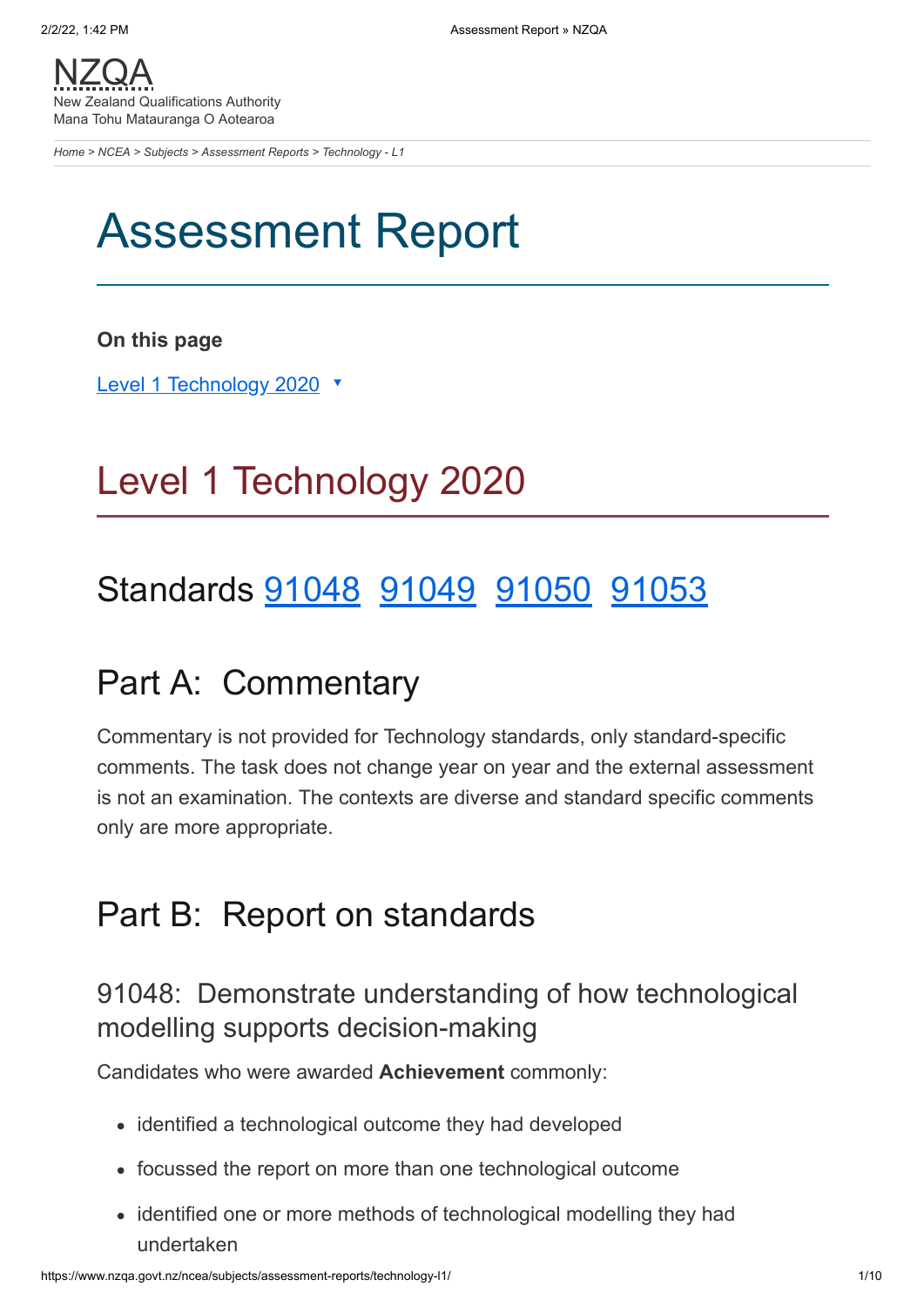- provided some evidence of the results of the technological modelling they had undertaken
- described some basic decision(s) made as a result of reviewing the evidence of the modelling they had undertaken
- supported their writing with evidence from their portfolio.

Candidates whose work was assessed as **Not Achieved** commonly:

- identified and explained their manufacturing process only
- undertook modelling but provided no evidence of decisions that they had made
- identified advantages and disadvantages or pros and cons of the modelling without referring to any decisions that were made
- wrote generic responses that showed no evidence of what was learned when modelling
- were limited by their set question or scaffolding that did not enable them to meet the requirements of the standard
- submitted incomplete reports
- provided no supporting evidence from their portfolio.

Candidates who were awarded **Achievement with Merit** commonly:

- explained why they selected a particular method of technological modelling
- explained the relevance of a particular method of technological modelling to the developing outcome
- explained how the evidence gained from a particular method of technological modelling influenced subsequent decision(s) about the developing outcome
- provided evidence of modelling (functional modelling and/or prototyping) regarding the technical feasibility and/or social acceptability of the potential outcome
- provided relevant and curated evidence from their portfolio.

Candidates who were awarded **Achievement with Excellence** commonly:

• submitted structured reports guided by a robust and personalised brief with specification and real-world stakeholders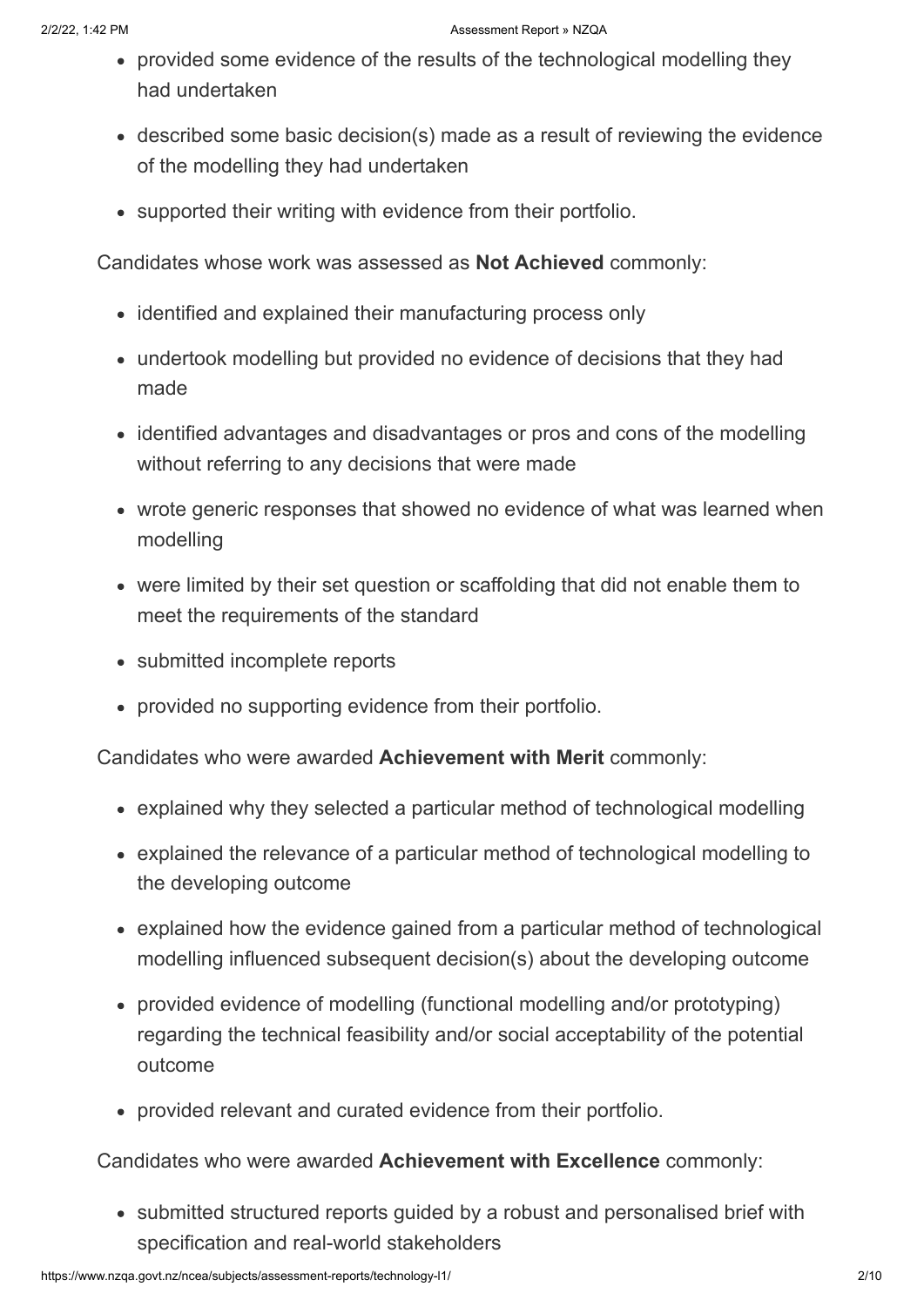- focussed the report on one technological outcome
- conducted modelling that was logical, sequential and linked to the developing outcome
- justified the reason for choosing the form of modelling they used with reference to the social and physical environment
- analysed the findings from their technological modelling, to ensure appropriateness of procedures and resources used to ensure fitness for purpose (technical feasibility)
- analysed the findings from their technological modelling, to ensure appropriateness of the developing outcome in relation to social acceptability and environmental considerations
- discussed how the modelling prevented or identified potential problems in relation to how technically feasible and socially acceptable the outcome would be
- evaluated the results of both the functional modelling and prototyping that had been undertaken.

#### **Standard specific comments**

Candidates who provided relevant, sequential and legible photographic evidence from their portfolio were more likely to be successful. Those accessing higher levels of achievement had a clear authentic brief that allowed them to interact with stakeholders. Many candidates confused risk management with health and safety as opposed to how their modelling revealed and managed potential issues (risks) that could arise as the outcome was developed.

The technological modelling undertaken needs to be related to the candidate's own practice. Where students included material from case studies, it was of little benefit unless they linked it directly to decisions made in their own modelling. Candidates whose evidence was gleaned from group work were disadvantaged as they were often unable to demonstrate an independent understanding of the purpose of the modelling, the evidence gained, and the subsequent decision(s)made. Reports analysing the generic advantages and disadvantages of selected forms of modelling were disadvantaged as they were unable to present specific evidence resulting from specific modelling leading to specific decisions.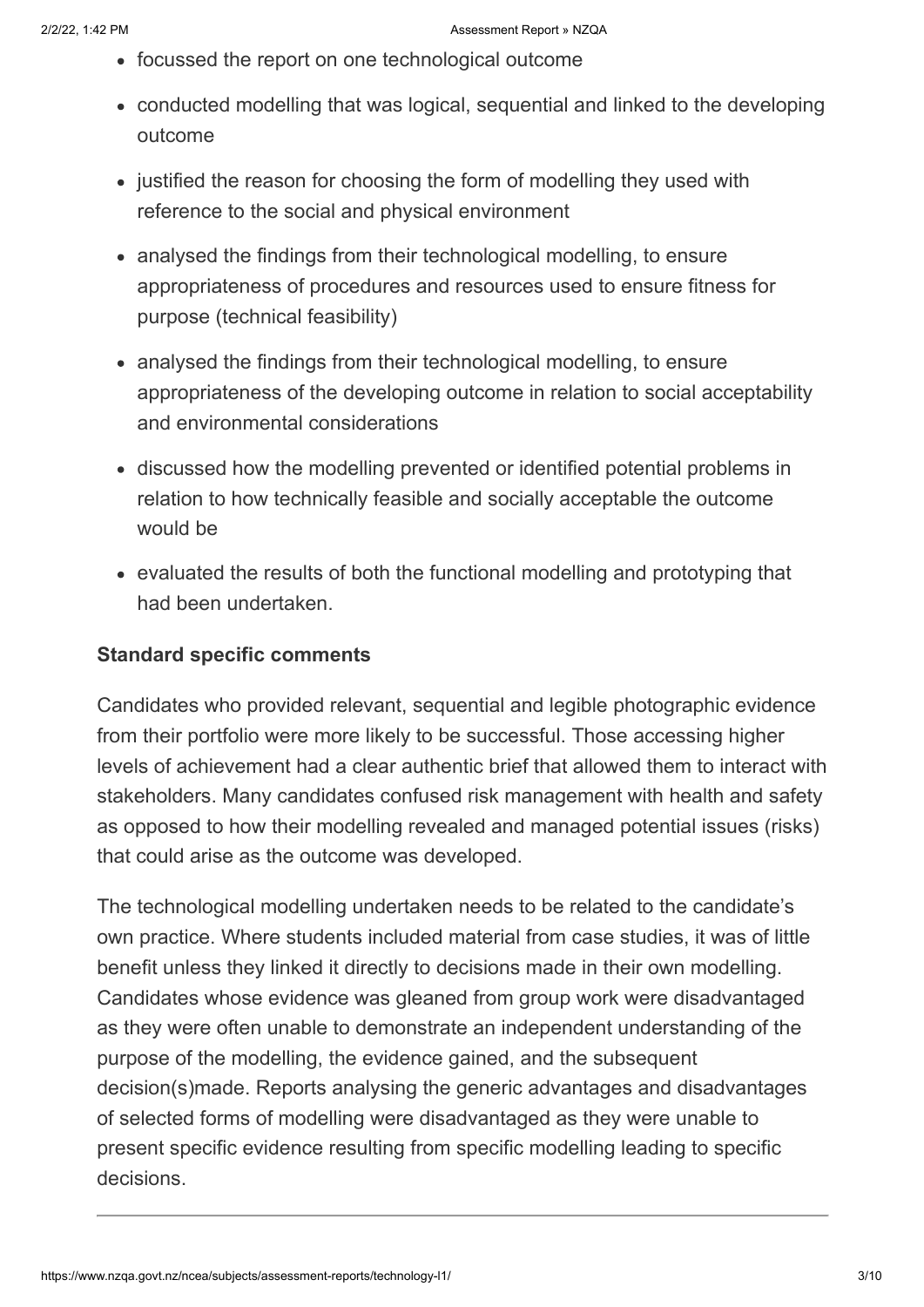## 91049: Demonstrate understanding of how materials enable technological products to function

Candidates who were awarded **Achievement** commonly:

- introduced their project, and stated the required product specifications which gave purpose and context to the report
- based their report on their own technological experience i.e. linked the material(s) being used to their own project work and the product they made
- described the material(s) they had used, the performance properties of the material(s) and how these related to the product
- described the composition, structure and performance properties of their material(s), but understanding of how materials could be manipulated to allow their technological product to function was only just sufficiently demonstrated
- explained how the material(s) could be manipulated, but provided only basic information related to composition, structure and performance properties
- used diagrams or written text to describe the composition and structure of the basic material(s) being used
- presented a clearly structured report that had been scaffolded
- completed a bibliography, or referenced as appropriate, evidence that supported their project
- used student voice to demonstrate their understanding of how their chosen material(s) enabled their product to function.

Candidates whose work was assessed as **Not Achieved** commonly:

- described the performance properties of a material but did not address how the material was used or how it would be useful in the development of a technological outcome
- did not include the manipulation of material(s) in relation to their own practice
- did not explain how the material(s) used had been manipulated
- included a step by step description of how their project was made but did not cover the performance properties of the material which made it functional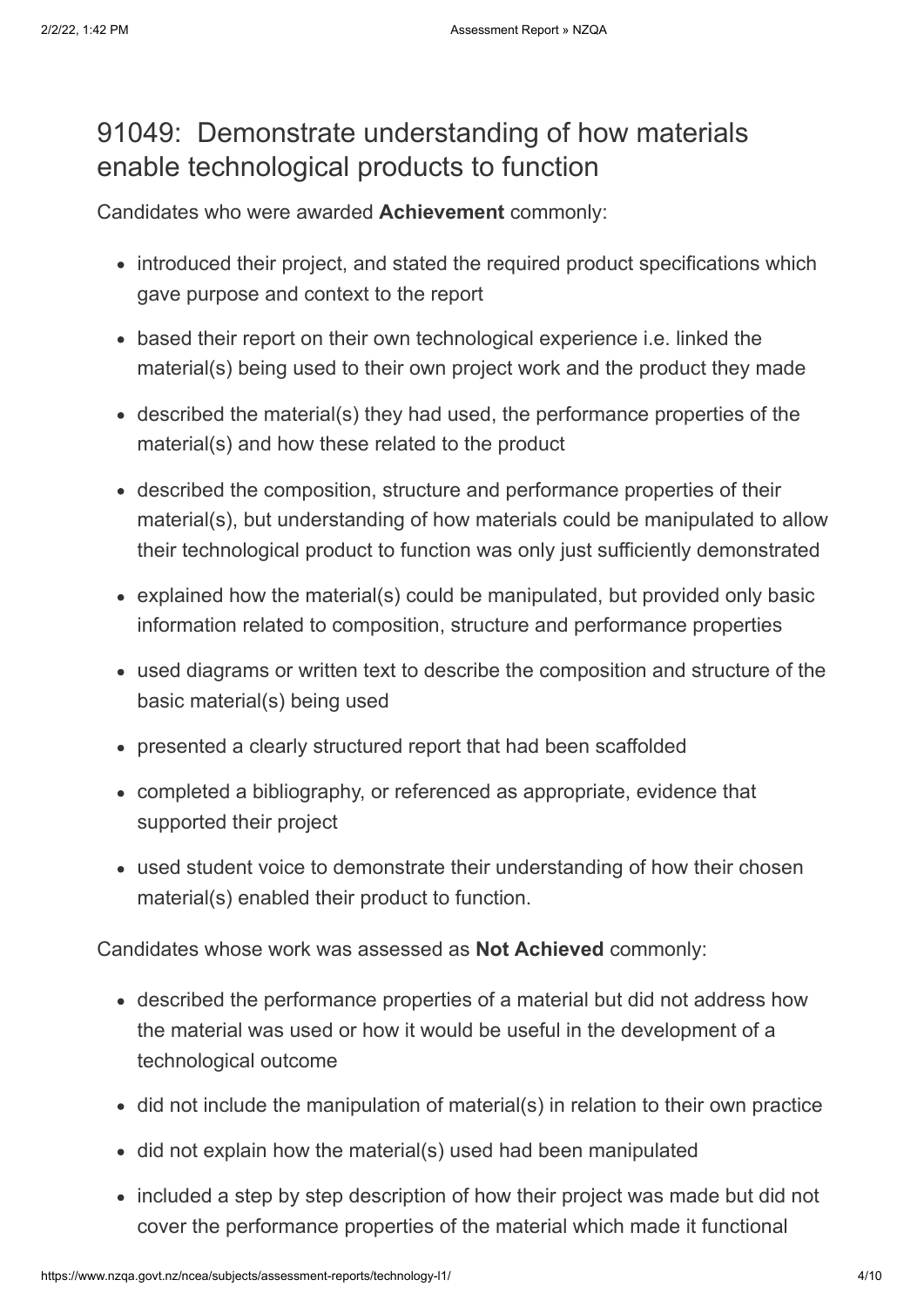- presented irrelevant material, that did not link to their project for example the history of materials; how wood is cultivated.
- identified information only, often by use of a list.

Candidates who were awarded **Achievement with Merit** commonly:

- presented clear, structured responses that explained but did not discuss
- explained a material(s) in terms of its structure and composition, and how these determine its performance properties
- explained how the performance properties allow a material(s) to be manipulated to perform its function and contribute to developing a functional product
- presented evidence of interactions with their product specifications, material(s) research, and how these related to each other
- presented examples from their own project using their own voice.

Candidates who were awarded **Achievement with Excellence** commonly:

- discussed a material(s) in terms of its properties, composition and structure and how those factors allow it to be manipulated to perform its function and contribute to developing a functional product
- included comparison with alternative methods in their discussion of how they had manipulated the material(s)
- provided a discussion, justifying material selection and how the individual properties of the material(s) combine with other materials to ensure the product functions as intended
- based the report on their own experiences whilst developing their own product
- discussed in depth the composition, structure and performance properties of the material(s) that enabled their project to function as intended, as required by the performance specifications provided
- demonstrated understanding of the material(s) they used throughout their discussion
- used complex sentence structures and synthesised the information they had discovered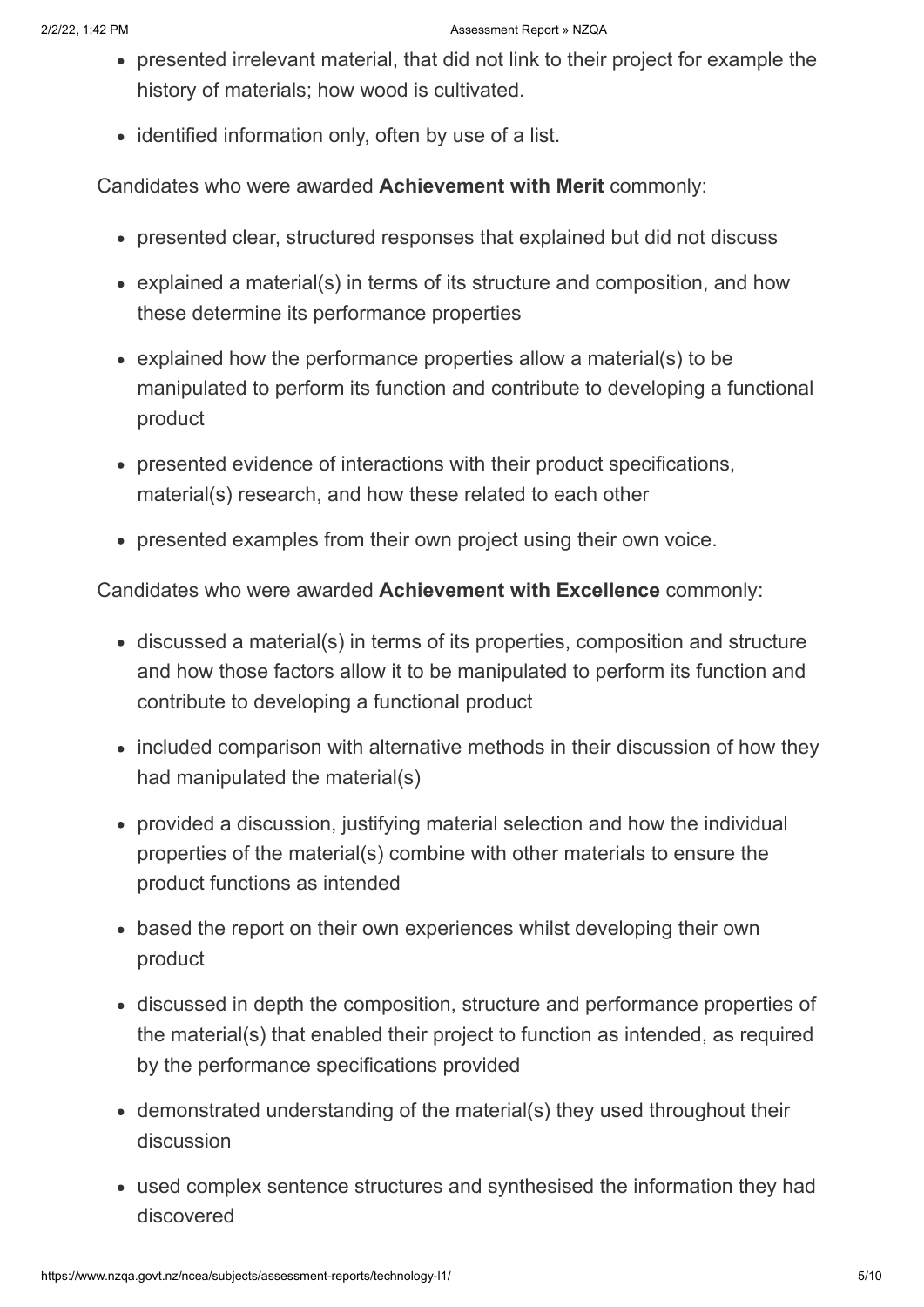wrote clear, well-structured reports.

### **Standard specific comments**

Candidates who provided evidence in the form of a clearly structured report related to their own practice were advantaged. These candidates often used the bullet points of the standard to structure their report.

Candidates who used their own voice in the presentation of their evidence could often demonstrate their understanding in greater depth, enabling them to access the higher bands of achievement.

Candidates can focus on one material and do not have to write about multiple materials.

Candidates are encouraged to reference their reports as instructed in the Assessment Specifications.

## 91050: Demonstrate understanding of the role of subsystems in technological systems

Candidates who were awarded **Achievement** commonly:

- identified subsystems in a chosen technological system
- described the role of each subsystem in the chosen technological system
- described how the subsystems worked together in the chosen technological system.

Candidates whose work was assessed as **Not Achieved** commonly:

- did not identify subsystems correctly, preferring to identify components only
- did not describe how subsystems work together
- selected a system to describe, that could not be considered a Technological system.

Candidates who were awarded **Achievement with Merit** commonly:

showed good understanding of control and feedback in technological systems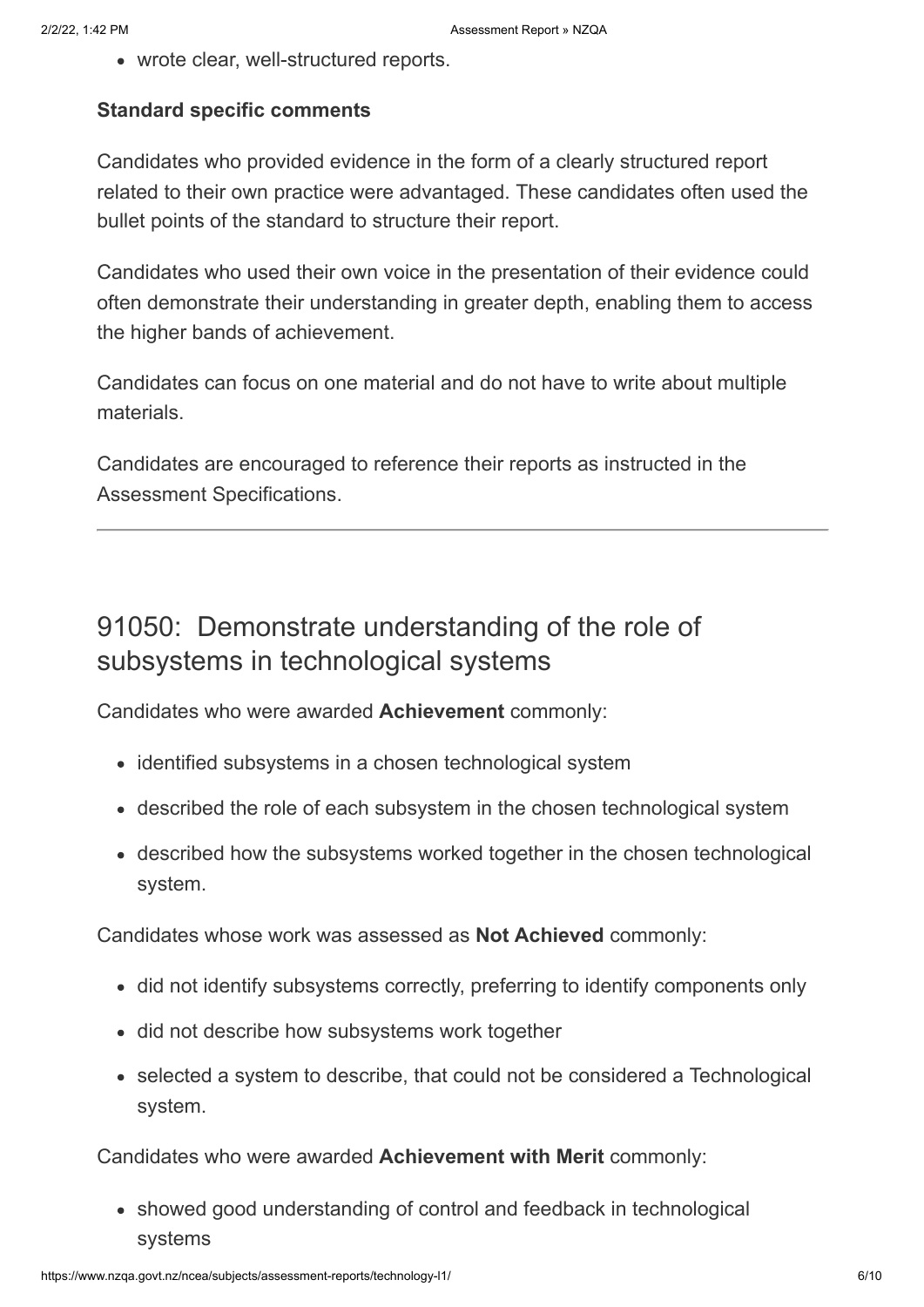explained and/or discussed the advantages and disadvantages of subsystem use in a "particular" technological system.

Candidates who were awarded **Achievement with Excellence** commonly:

- discussed the implications of subsystems on the design, development and maintenance of technological systems
- often addressed these implications using systems more complex than schoolbased systems.

#### **Standard specific comments**

Technological systems must contain subsystems to ensure students can describe these subsystems and their roles.

Feedback Control must be explained from a systems perspective, rather than a programming perspective.

Advantages and disadvantages of subsystem use must be discussed using a particular system as an example.

Selection of a system with enough technical depth, must be used when discussing the Implications of Design, Development and Maintenance on a Technological System.

### 91053: Demonstrate understanding of design elements

Candidates who were awarded **Achievement** commonly:

- identified and described relevant design elements within an outcome they had designed or those of others
- included some personal voice, although evidence was often limited by limited detail
- described design elements appropriate to the outcome(s) and how they affected the quality of the outcome(s).
- identified and described both the subjective and objective considerations within a specified context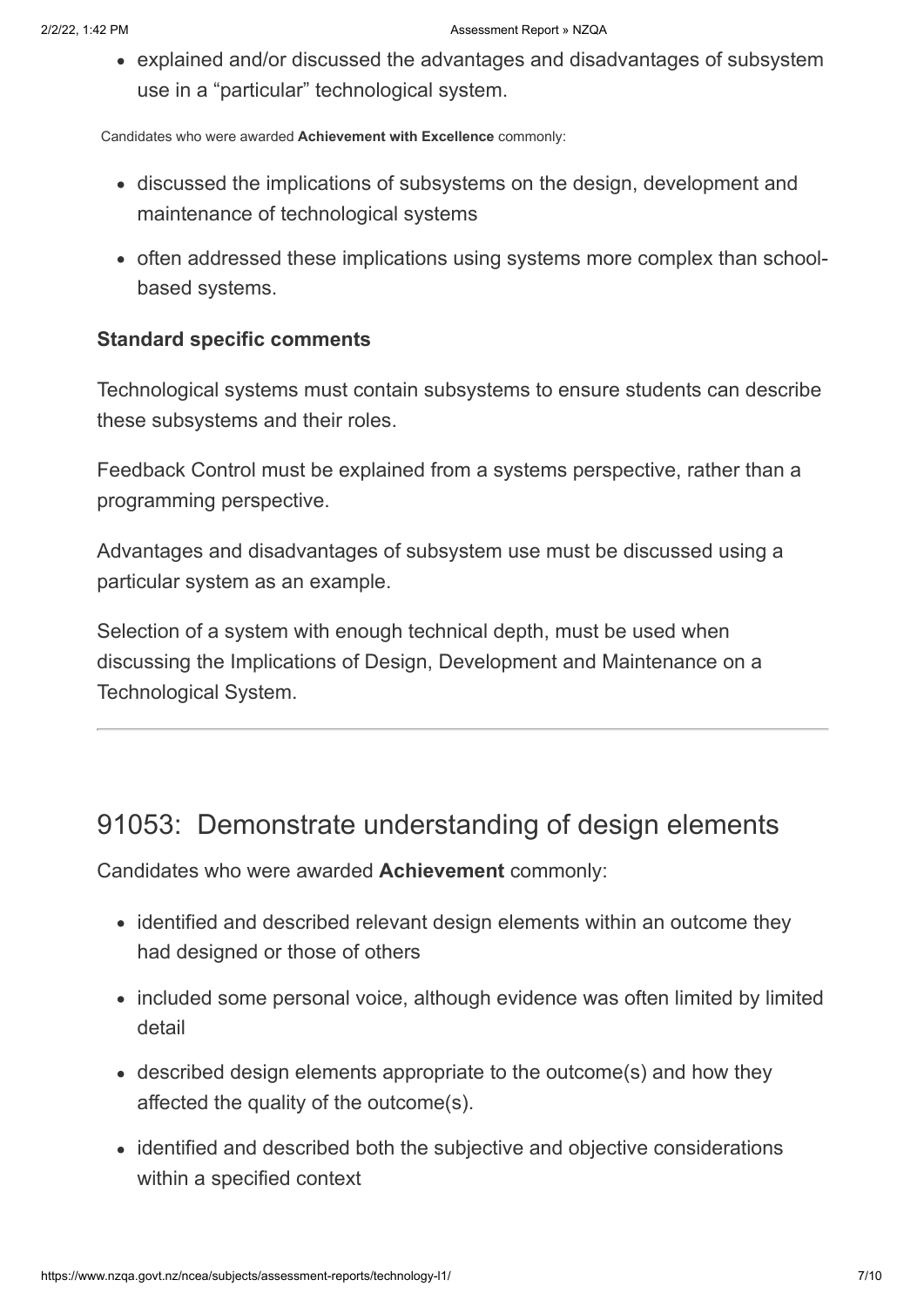- described how the design elements contributed positively and/or negatively to the quality of the design
- selected simplistic outcomes such as a basic website, banner advertisement or magazine cover, which limited their opportunity to describe the relevant design elements
- limited their analysis to the aesthetic elements of design and did not fully explore the functional considerations.

Candidates whose work was assessed as **Not Achieved** commonly:

- used generic/prescribed design elements that showed no relationship with their specified context/technological outcome
- submitted large quantities of supplied and/or non-referenced information that they had not processed/personalised or applied to a technological outcome or context
- described poorly designed outcomes and/or products which did not give them enough scope to demonstrate understanding of design elements.
- provided design element definitions without commenting on how they had been applied within a technological outcome
- identified the relevant design elements present within a product but did not describe the effect these elements had on the quality of the specified context.

Candidates who were awarded **Achievement with Merit** commonly:

- identified, described and explained the application of design elements within the chosen context, which demonstrated an in-depth understanding
- reflected on the development of their product and supported their discussion with imagery and/or screen snips of their developing ideas (evidence of technological modelling)
- explained the 'how' and 'why' of the design elements considered in relation to the design quality within the chosen context
- explained how specific elements had been applied to improve the aesthetics and/or function of a product
- compared and contrasted existing products with their own outcomes which enabled in-depth discussion on the quality of the design(s) and underpinning design elements.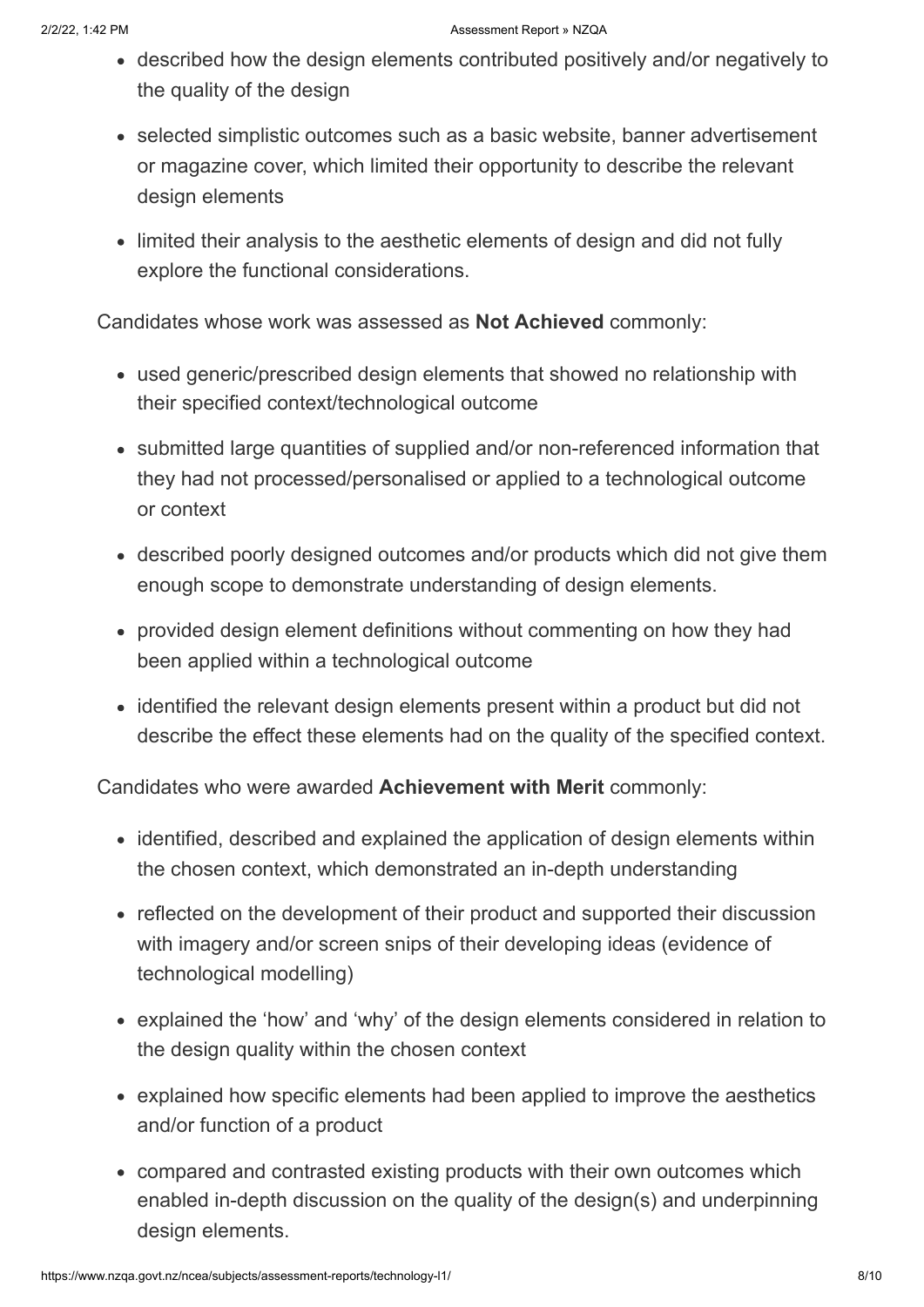Candidates who were awarded **Achievement with Excellence** commonly:

- showed accurate and comprehensive understanding of design elements and how and why they contributed to the quality of outcome/s in their specified context
- discussed how and why design elements contributed to their own outcome
- compared, contrasted and evaluated the application of design elements related within their own practice and discussed how the interaction of different design elements impacted on the quality of the design and final outcome
- placed an emphasis on how the application of design elements impacted on their own practice and discussed how it impacted on design decisions.

### **Standard specific comments**

Candidates were more successful when they based their reports on what they had done to consider specific design elements in relation to a technological outcome produced as part of their own technological practice. Greater diversity of evidence and increased personal voice was evident when candidates had integrated evidence from their own technological experiences into their report.

A number of candidates who were unsuccessful limited their report to identifying the existence of an element(s) within a design rather than how the design elements were applied, and did not comment on the impact (both positive and negative) that the application of design elements had on the outcome. Some candidates were disadvantaged due to different products being used to identify/describe the application of each design element. These candidates were unlikely to advance beyond an Achieved grade due to a lack of explanation and the use of a less robust compare/contrast model.

Comprehensive understanding was often characterised by candidates being able to comment on how the application of one element can impact on and influence other design elements. Candidates who used writing frameworks that promoted this integrated approach to the use and application of design elements were often advantaged.

Candidates who utilised templates often duplicated the same content and level of evidence for different products. In addition, it was often difficult to differentiate between information provided by the teacher, downloaded or resulting from group work, and that produced by the individual candidate. In cases where a candidate's